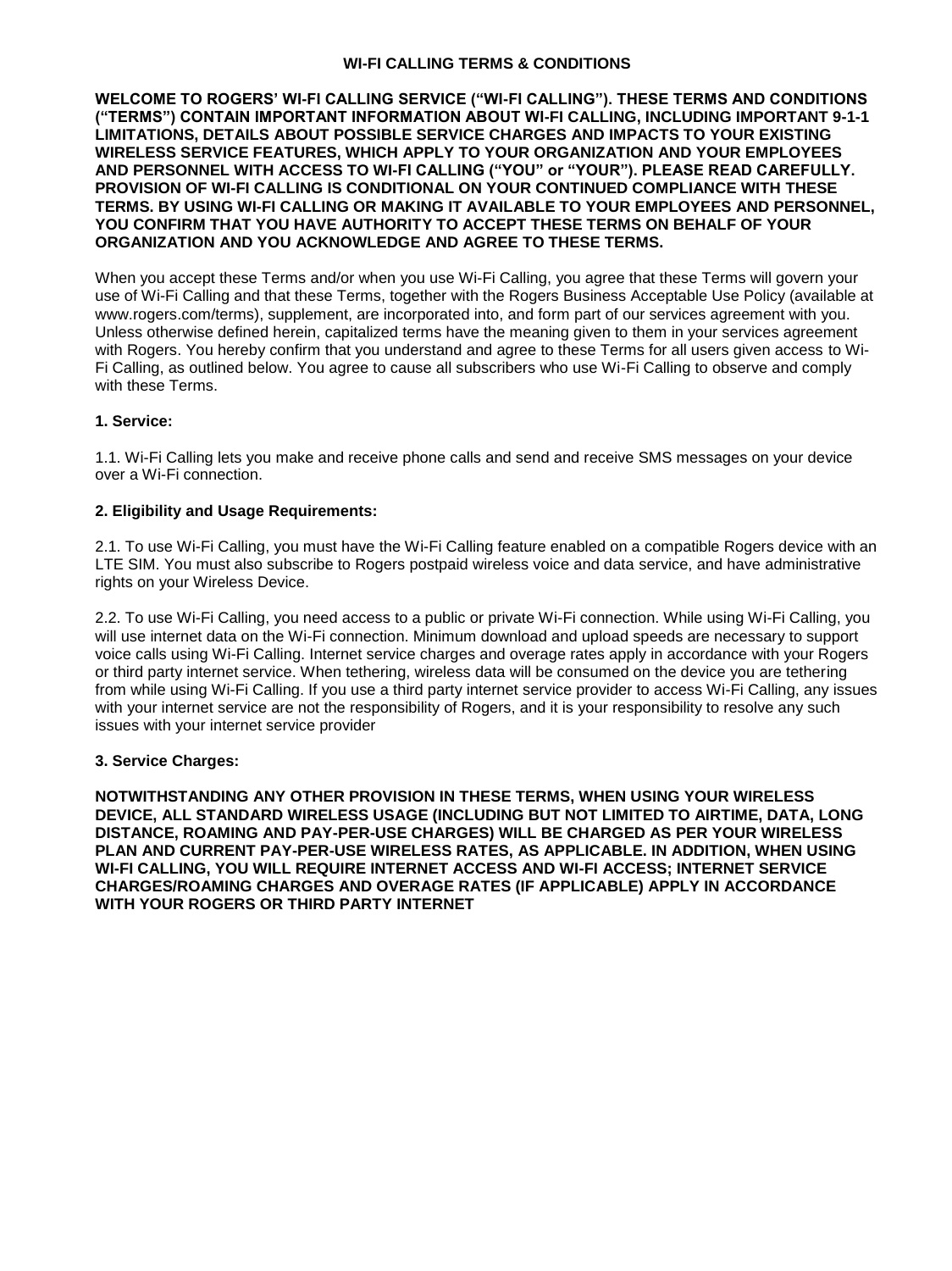#### **SERVICE PACKAGE AND/OR DATA PACKAGE. WHEN USING WI-FI CALLING, SERVICE RATES APPLY FOR CALLING AND MESSAGING AS FOLLOWS:**

3.1. All incoming calls and messages received over Wi-Fi Calling while in Canada will be deducted from your airtime and messaging buckets included in your wireless plan. All outgoing calls and messages sent over Wi-Fi Calling while in Canada to a Canadian number will be deducted from your airtime and messaging buckets included in your wireless plan and no long distance charges will apply. If you exceed your plan's bucket, overage rates and/or current pay-per-use wireless rates apply. All outgoing calls, and messages to non-Canadian numbers will be rated according to the rates outlined in your wireless plan or current pay-per-use long distance wireless rates. **Please note: You may incur additional long distance charges and/or international messaging charges if your VPN, DNS or Internet provider is set to a country outside Canada.** 

3.2. You may incur overage charges for the internet service being used inside or outside of the Rogers network. You may further incur data and data roaming charges in respect of such services being used to access Wi-Fi Calling (e.g. tethering), depending on your data and roaming plan or package and whether or not you are using Wi-Fi to access Wi-Fi Calling.

3.3. **When you join a network while outside of Canada, information about the country where the network connection is made will be sent to Rogers for details like billing.** While travelling outside of Canada and using Wi-Fi Calling, the following will be deducted from your airtime and messaging buckets included in your wireless plan: (1) all incoming calls and messages received from anywhere in the world; and (2) all outgoing calls and messages made or sent by you to a Canadian number.

3.4. While travelling outside of Canada and using Wi-Fi Calling, all outgoing calls and messages made or sent to a non-Canadian number will be rated the same as if they had been made on a mobile network. Roaming and/or long distance charges will vary depending on your roaming solution (e.g. Travel Pack, roaming pay-per-use rates).

### **4. Quality of Service:**

4.1. Wi-Fi Calling is provided on a best commercial efforts basis, with no guarantee of quality of service related to voice connectivity, on account of its reliance on the public internet and/or mobile cellular data networks.

#### **5. Switching from Wi-Fi Calling to the Mobile Network:**

5.1. When you move between Wi-Fi Calling and the mobile network, your call will likely drop. While in Canada, your Wireless Device will automatically default to using Wi-Fi Calling rather than the mobile network where both co-exist. However, while roaming, your Wireless Device will automatically default to use Wi-Fi Calling over the mobile network where both services exist.

#### **6. Location Based Calls:**

6.1. Certain types of calls that are location-based will not be accurate when using Wi-Fi Calling from outside your Wireless Device's local calling area. The service will assume that you are making a call from your Wireless Device's local calling area. As such, you will reach service centres and receive information associated with your Wireless Device's local calling area. These calls include 311 (City Services); 511 (Traffic Reporting); and 811 (Health Services).

#### 7. **9-1-1 LIMITATIONS**:

### **THIS SECTION CONTAINS IMPORTANT INFORMATION ABOUT THE DIFFERENCES AND UNIQUE LIMITATIONS OF 9-1-1 EMERGENCY SERVICE USING WI-FI CALLING. PLEASE READ**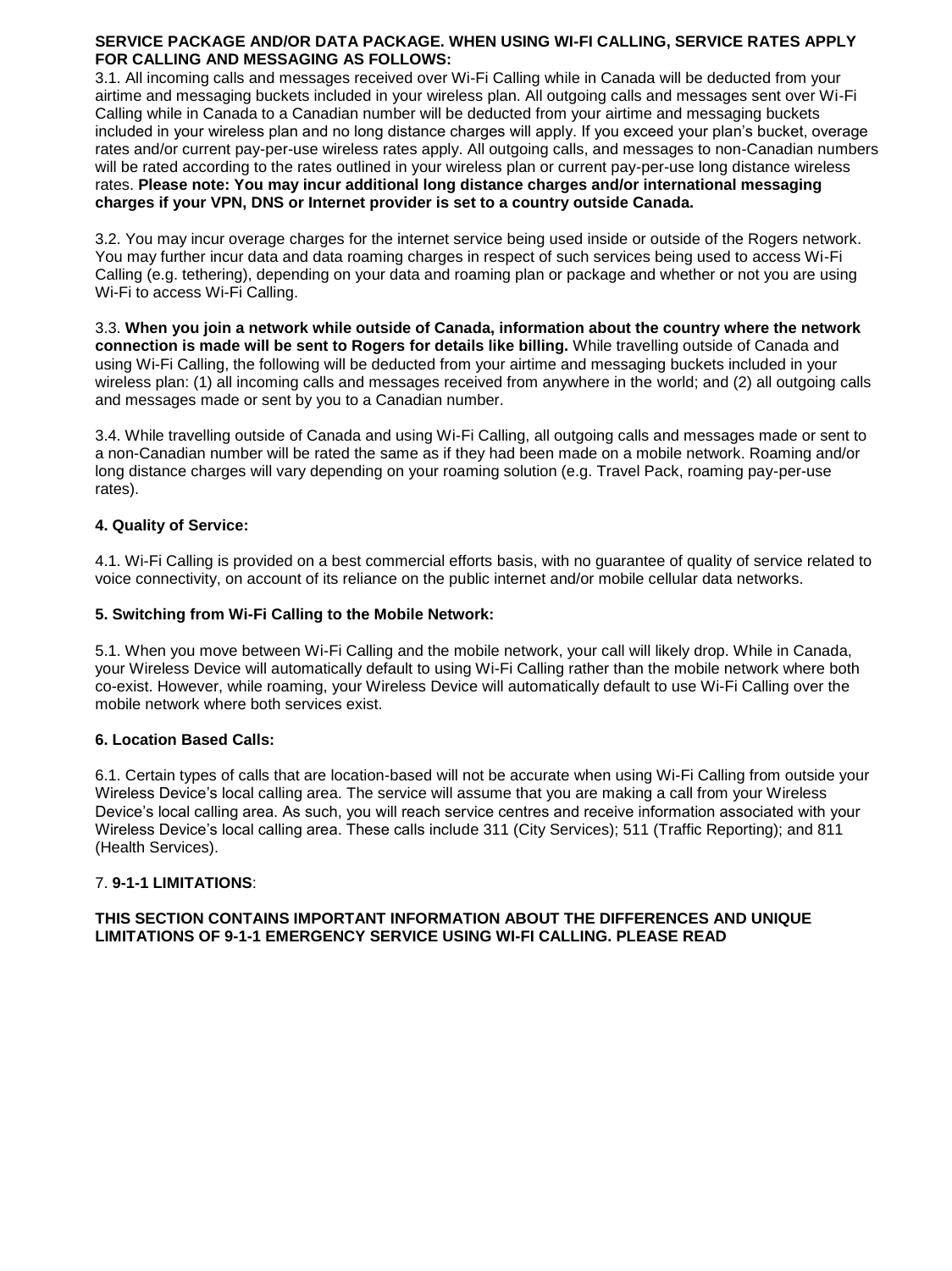**CAREFULLY.** By using Wi-Fi Calling, you acknowledge and agree to the information in this section regarding the limitations of using Wi-Fi Calling for dialing 9-1-1. If you are not comfortable with these limitations, we recommend that you not use Wi-Fi Calling, or consider an alternate means for accessing traditional 9-1-1 emergency services. We recommend you keep an alternative phone service handy to increase the reliability of your access to emergency services during any service interruption. **Wi-Fi Calling cannot support emergency calls made outside of Canada or the United States. Please ensure you are connected to a mobile network when attempting to make an emergency call outside of Canada or the United States so you can be connected to the nearest emergency services.** You agree to inform all people who use Wi-Fi Calling on your Wireless Device of the following limitations and requirements:

7.1. **Your 9-1-1 Emergency Address**. When you first turn on Wi-Fi Calling on your Wireless Device, you will be asked to provide the full address for your most likely location for your Wireless Device (your "**9-1-1 Emergency Address**"). You are responsible for updating your 9-1-1 Emergency Address. When calling 9-1-1 you must immediately inform the 9-1-1 operator of your location (or the location of the emergency, if different) if you are able to do so. You may only register one (1) 9-1-1 Emergency Address and your 9-1-1 Emergency Address must be a location in Canada or the United States. If a United States address is entered it must not be used for more than six (6) months of any given calendar year.If you fail to comply with this requirement or we suspect you have provided false, inaccurate or incomplete location information, we have the right to restrict your current and/or future ability to access Wi-Fi Calling. Rogers will not, however, disable your ability to place a 9-1-1 call during any such restriction.

7.2. **Placing 9-1-1 Calls**. When you dial 9-1-1 from your Wireless Device using the mobile network (i.e., while not using Wi-Fi Calling), your call will route automatically to the proper Public Safety Answering Point ("**PSAP**") based on the location you are calling from. If you dial 9-1-1 while using Wi-Fi Calling, your call routes to a specialized emergency call centre that will transfer your call to the correct PSAP by using the 9-1-1 Emergency Address you specified or based on the location you have provided to the 9-1-1 operator. When dialing 9-1-1 while using Wi-Fi Calling you must immediately inform the 9-1-1 operator of your location (or the location of the emergency, if different). It is important that you do not hang up unless directly told to do so, and if disconnected, you must immediately dial 9-1-1 again. You should also be prepared to provide your call-back number to the 9-1-1 operator. If you are using Wi-Fi Calling to dial 9-1-1 and the Wi-Fi connection is lost, your call to 9-1-1 will drop and the specialized emergency call centre and/or PSAP will not have any method of re-connecting with you. If this occurs you must dial 9-1-1 again.

7.3. **Accuracy of 9-1-1 Information**. You agree to provide true, accurate, current and complete 9-1-1 Emergency Address and other information to Rogers, and are responsible for maintaining and updating the 9-1-1 Emergency Address information associated with your Wireless Device. If you do not update your 9-1-1 Emergency Address and you do not correctly identify the location of the emergency, 9-1-1 calls you make while using Wi-Fi Calling will be routed based on your previously provided 9-1-1 Emergency Address and therefore may be routed to the incorrect PSAP for the emergency location. If you are unable to speak, the dispatcher may not be able to locate you if you have failed to update your 9-1-1 Emergency Address. You may update your 9-1-1 Emergency Address in the settings section of your Wireless Device. During certain periods, updates to your 9-1-1 Emergency Address may not be reflected instantly (e.g., during IT maintenance periods). Please note that when you register or update your 9-1-1 Emergency Address, it will be validated for accuracy through a Canada Post and PSAP validation service. If the validation service is not able to recognize the proposed 9-1-1 Emergency Address that you provided, you will be provided with a recommendation for correction of the 9-1-1 Emergency Address. If you choose to override the recommendation provided, please be aware that your 9-1-1 Emergency Address will be manually updated the next business day. Therefore, in the event of an emergency, you may not have a 9-1-1 Emergency Address in the database until the end of the next business day. It is strongly encouraged that you always have an alternate means of accessing 9-1-1.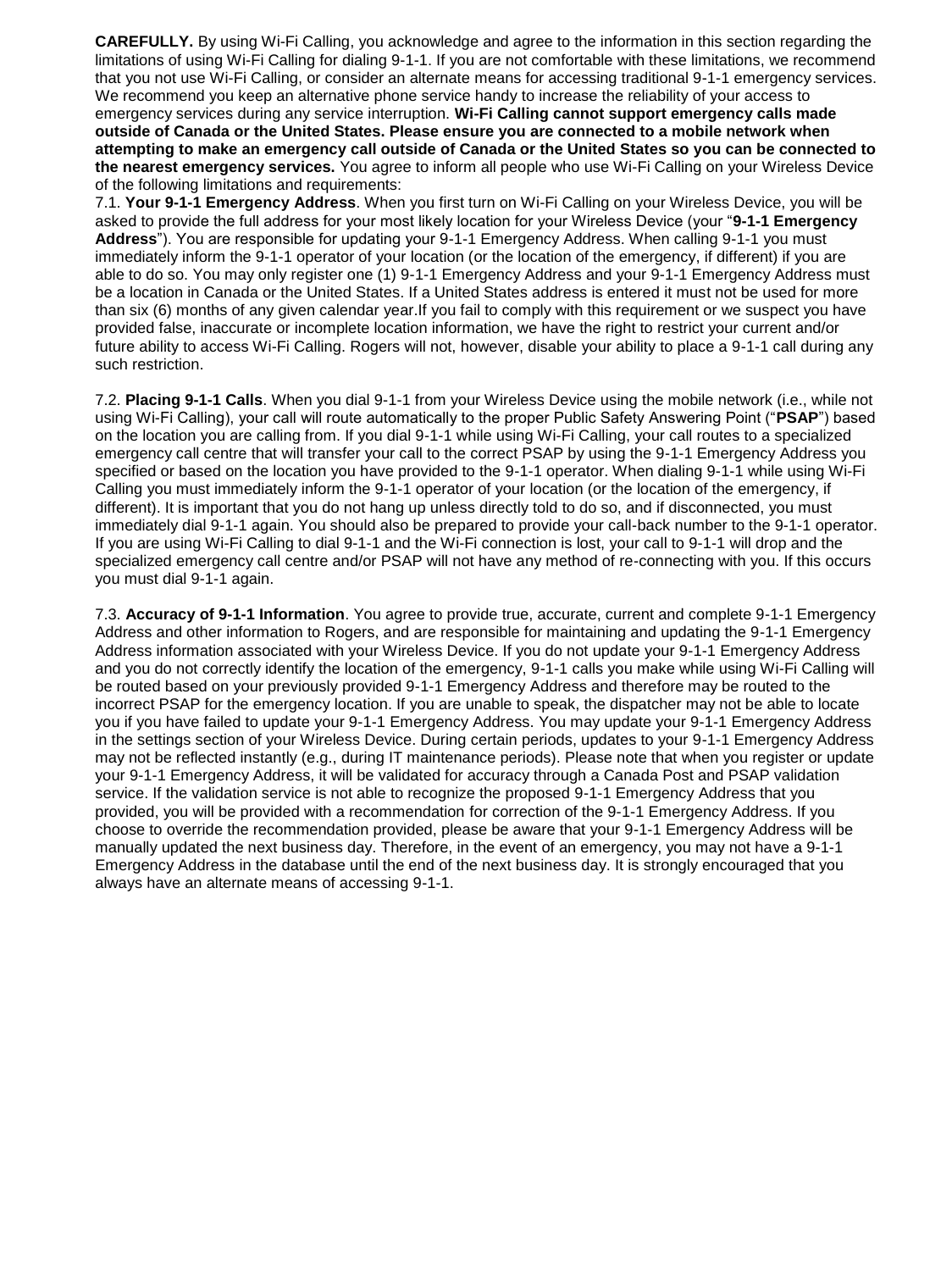7.4. **Connection Time and Technical Difficulties**. For technical reasons there is a possibility that your 9-1-1 call will produce a busy signal or will take longer to answer as compared to traditional 9-1-1 calls. The 9-1-1 service will not function if the internet access point and underlying Wi-Fi network is not configured correctly, does not have the bandwidth to carry a call, or if the Wi-Fi Calling feature is not functioning for any reason, including but not limited to, a power outage, Wi-Fi or broadband service outage or suspension, network or internet congestion or disconnection, mobile network outage or disconnection of your service because of billing issues or your breach of your services agreement with Rogers.

7.5. **Features Not Available for 9-1-1 Wi-Fi Calling**. Please note that the following features will not be available for 9-1-1 Wi-Fi Calling: Call Transfer (you cannot transfer a 9-1-1 call or transfer another call to 9-1-1); Conference Call (a 9-1-1 call cannot be included in a conference call); and Call Forwarding (you cannot forward calls to 9-1-1). In addition, you will not be able to put a 9-1-1 call on hold. T9-1-1 Service is not available for 9-1-1 Wi-Fi Calling (you cannot communicate with 9-1-1 operators via text message for deaf, hard of hearing or speech impaired users).

7.6. **Limitation of Liability**. Rogers and its service providers disclaim all responsibility for the conduct of PSAPs, all other third parties involved in the provision of emergency response services and any technical difficulties associated with the functioning of the 9-1-1 service. Rogers and its service providers do not have any control over PSAPs and are therefore not responsible for whether they answer 9-1-1 calls made using Wi-Fi Calling, how they answer these calls, or how they handle these calls. Rogers and its service providers rely on third parties to assist in the provision of 9-1-1 services, and disclaim any and all liability for acts or omissions by third parties in the provision of 9-1-1 services. Neither Rogers nor its service providers, officers or employees may be held liable for any claim, damage, or loss (including, without limitation, legal fees) by,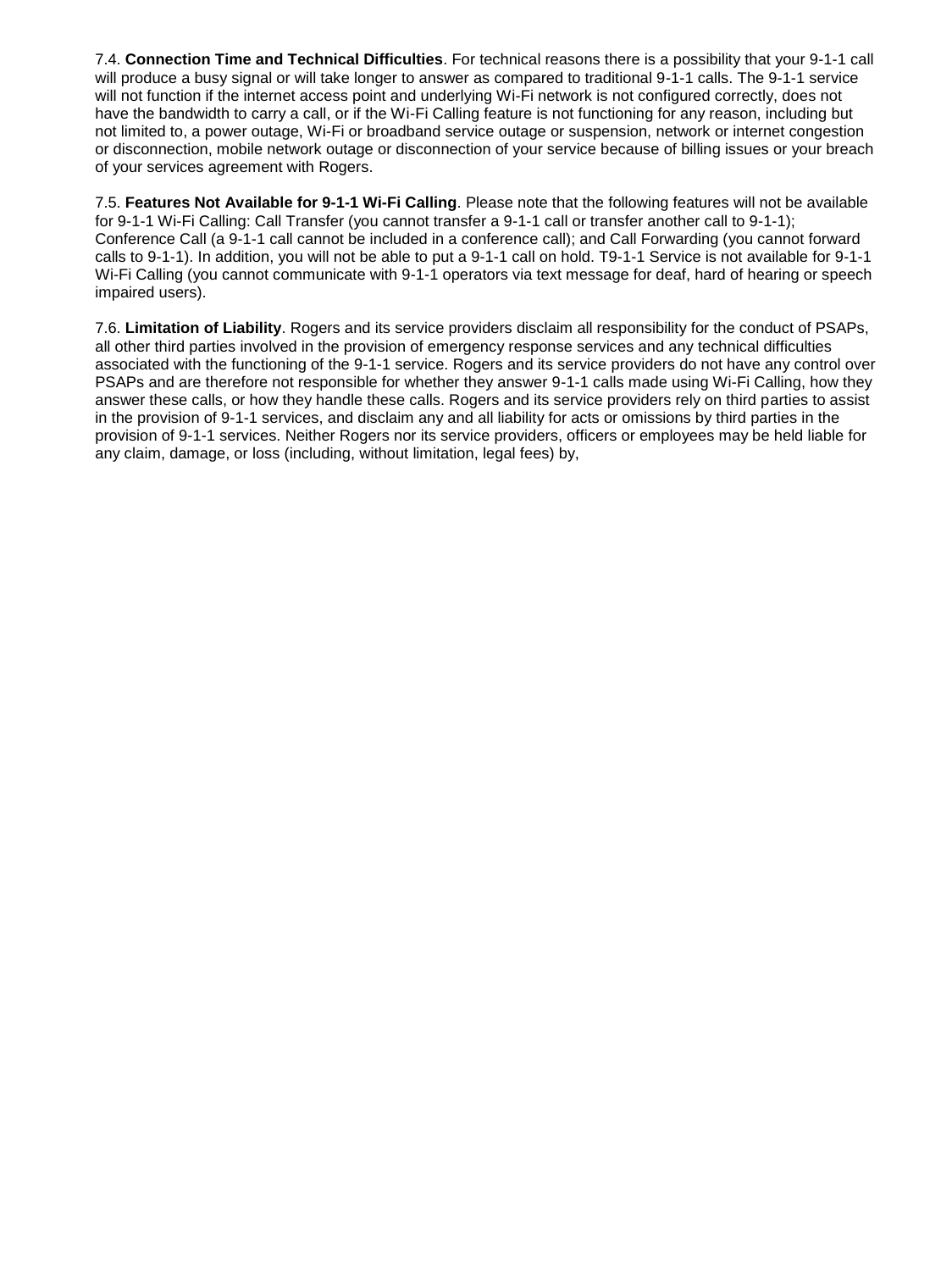# **TBAYTEL**

# **THESE WIFI CALLING TERMS & CONDITIONS (the "Terms") GOVERN YOUR USE OF THE WIFI CALLING FEATURE ("WiFi Calling") AND CONTAIN IMPORTANT INFORMATION, INCLUDING 9-1-1 LIMITATIONS AND DETAILS ABOUT POSSIBLE SERVICE CHARGES. WHILE USING WIFI CALLING, YOUR STANDARD WIRELESS PLAN RATES APPLY, INCLUDING LOCAL AND LONG DISTANCE AIRTIME, MESSAGING, ROAMING AND CURRENT PAY-PER-USE RATES.**

Visit tbaytel.net/wificallingFAQ for additional details on WiFi Calling. These Terms supplement and are incorporated into the Tbaytel Terms of Service available at tbaytel.com/terms, and form part of our agreement with you. You agree to cause all persons who use WiFi Calling on your device to comply with these Terms.

# 1. What is WiFi Calling?

WiFi Calling lets you make and receive phone calls and send and receive SMS messages on your device over a WiFi connection. In most cases, when you have access to both WiFi Calling and a mobile network, your device will automatically default to use WiFi Calling.

2. Do I need a specific device or plan to use WiFi Calling?

To use WiFi Calling, you must have the WiFi Calling feature enabled in your Settings on a compatible Tbaytel device with an LTE SIM. You must also subscribe to a Tbaytel postpaid wireless voice and LTE data plan; and have administrative rights on your wireless device.

# 3. What type of WiFi connection do I need to use WiFi Calling?

To use WiFi Calling, you need access to a public or private WiFi connection. While using WiFi Calling, you will use internet data on the WiFi connection. Internet service charges and overage rates apply in accordance with your Tbaytel or third party internet service. When tethering, wireless data will be consumed on the device you are tethering from while using WiFi Calling. If you use a third party internet service provider to access WiFi Calling, any issues with your internet service are not the responsibility of Tbaytel, and it is your responsibility to resolve any such issues with your internet service provider.

# 4. How is WiFi Calling rated while in Canada?

All incoming calls and messages received over WiFi Calling while in Canada will be deducted from your airtime and messaging buckets included in your wireless plan. All outgoing calls and messages sent over WiFi Calling while in Canada to a Canadian number will be deducted from your airtime, long distance and messaging buckets included in your wireless plan. If you exceed your plan's bucket, overage rates and/or current pay-per-use wireless rates apply. All outgoing calls and messages to non-Canadian numbers will be rated according to the rates outlined in your wireless plan or current payper-use rates. Note: You may incur additional long distance charges and/or international messaging charges if your VPN, DNS or Internet provider is set to a country outside Canada.

### 5. Can WiFi Calling be exposed to abuse?

Yes, many WiFi networks (such as public WiFi networks) do not provide any level of encryption (such as WEP, WPA, or other encryption and authentication mechanisms), therefor it is strongly recommended, and it is your responsibility, to ensure the configuration of your device is secure. Devices using WiFi connections may be vulnerable to unauthorized attempts to access data and software stored on the device.

- 6. What is the WiFi Calling experience while travelling outside of Canada?
- 6.1. When you join a network outside of Canada, information about the country where the network connection is made will be sent to Tbaytel for details like billing. While travelling outside of Canada and using WiFi Calling, the following will be deducted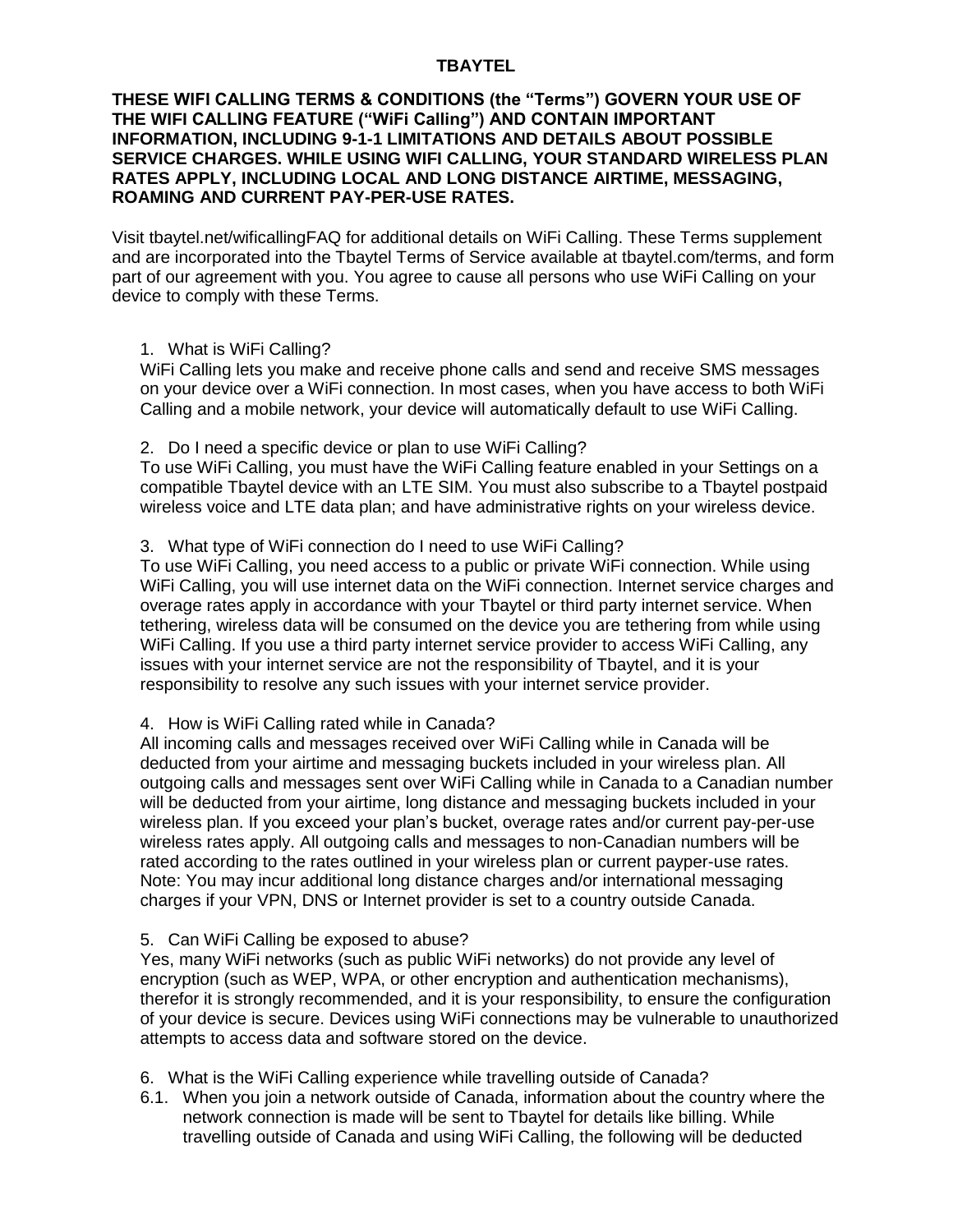from your airtime and messaging buckets included in your wireless plan with no long distance or roaming charges:

- 6.1.1. all incoming calls and messages received from anywhere in the world; and
- 6.1.2. all outgoing calls and messages made or sent by you to a Canadian number
- 6.2. While travelling outside of Canada and using WiFi Calling, all outgoing calls and messages made or sent to a non-Canadian number will be rated the same as if they had been made on a mobile network. Roaming and/or long distance charges will vary depending on your roaming solution (travel saver rates or pay-per-use rates).
- 6.3. Travel Saver Rates: If you purchased a travel saver or have one included in your rate plan, all outgoing WiFi calls and messages made or sent will be deducted from the minutes or messages included in your travel saver. If you exceed the amounts included in your travel saver option, the overage rates outlined in your travel saver option will apply.

Calls and messages made to a Canadian number will be deducted from your airtime and messaging buckets included in your wireless plan with no long distance or roaming charges. Calls and messages made "to a non-Canadian number will be rated the same as if they had been made on a mobile network"… unless you have a travel saver, as per above.

6.4. Pay-Per-Use Rates: If you do not purchase a travel saver or have one included in your rate plan, outgoing WiFi calls and messages will be rated per the pay-per-use rates.

# **7. How does 9-1-1 emergency service work on WiFi Calling?**

Tbaytel Wireless customers that require emergency assistance can dial 9-1-1 any time, free on the Tbaytel Wireless network. Depending on your location, calls are connected to the 9- 1-1 service provided by the municipality or a local emergency service provider suited to handle the situation (e.g. a local police department).

# **7.1. Tips for using 9-1-1**

- Always provide your name, wireless phone number and location you are calling from.
- Speak clearly. Unlike wireline-based E9-1-1, the emergency operator does not know your actual location until you provide this information.
- Stay on the line for as long as the 9-1-1 operator requires.
- Leave your handset turned on after hanging up in case the 9-1-1 operator needs to call you back.
- Do not program 9-1-1 into your speed dial. This can lead to accidental calls that take up valuable emergency resources.
- Calls to 9-1-1 from your wireless phone are subject to the same limitations as regular wireless calls. If you are underground or too far from a wireless network antenna, the quality of your call may be affected or you may not be able to connect to the network

# **7.2. Wireless E9-1-1**

**7.2.1. Phase 1.** Phase one of Enhanced 9-1-1 or E9-1-1 is a computer-aided communication system that provides the operator with your wireless phone number and location of the cellular tower handling the call. This helps emergency providers respond quickly and identify the most appropriate emergency service to dispatch.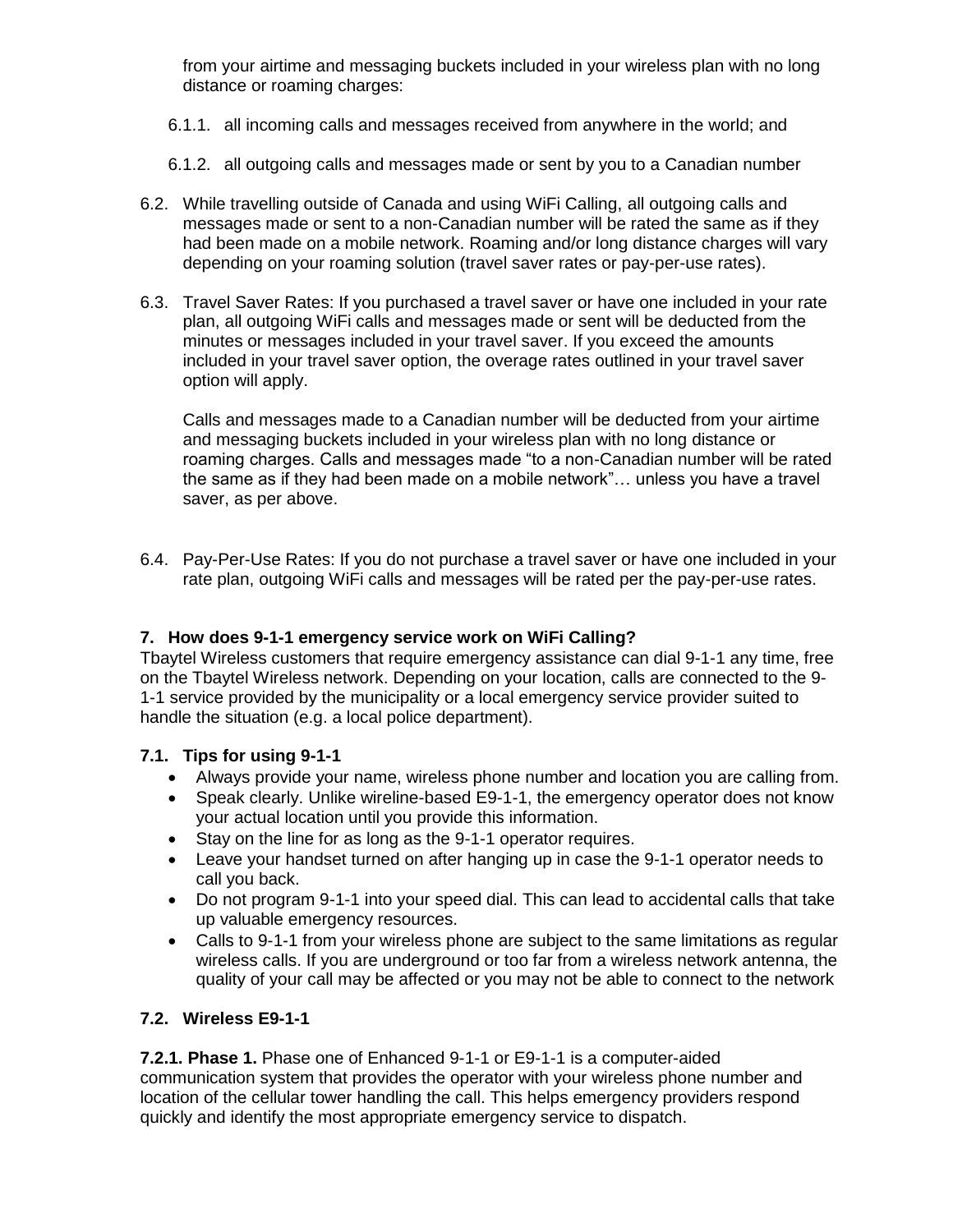Where E9-1-1 is not available, we provide voice connectivity to a local emergency services provider. In this case, neither your wireless phone number nor your location will be displayed to the 9-1-1 operator.

**7.2.2. Phase 2**. Phase two of Enhanced 9-1-1 provides more accurate location information than Phase One; E9-1-1 emergency operators that have the necessary systems deployed receive the caller's phone number and geographic coordinates associated with the caller's approximate location. A caller's location will be automatically determined using special technology enabled in the Wireless network.

Any customer registered on the Wireless network using any Tbaytel handset in an area served by E9-1-1 that has the necessary systems deployed will have access to Phase One and Two. This includes Tbaytel Wireless customers in their local area and any customers visiting an area in Canada served by E9-1-1.

### **THIS SECTION CONTAINS IMPORTANT INFORMATION ABOUT THE DIFFERENCES AND UNIQUE LIMITATIONS OF 9-1-1 EMERGENCY SERVICE ASSOCIATED WITH WIFI CALLING. PLEASE READ CAREFULLY.**

By using WiFi Calling, you acknowledge and agree to the information in this section regarding the limitations of using WiFi Calling for dialing 9-1-1. If you are not comfortable with these limitations, we recommend that you not use WiFi Calling, or consider an alternate means for accessing traditional 9-1-1 emergency services. We recommend you keep an alternative phone service handy to increase the reliability of your access to emergency services during any service interruption.

**NOTE:** WiFi Calling cannot support emergency calls made outside of Canada or the United States. Ensure you are connected to a mobile network when attempting to make an emergency call outside of Canada or the United States to be routed to the nearest emergency services. You agree to inform all people who use WiFi Calling on your device of the following limitations and requirements.

- 7.3. **Your 9-1-1 Emergency Address.** When you first turn on WiFi Calling on your device, you will be asked to provide the full address for your most likely location for your device (your "9-1-1 Emergency Address"). You may only register one (1) 9-1-1 Emergency Address and it must be a location in Canada or the United States. If a U.S address is entered, it must not be used for more than six (6) months of any given calendar year. If you fail to comply with this requirement or we suspect you have provided false, inaccurate or incomplete location information, we have the right to restrict your current and/or future ability to access WiFi Calling. Tbaytel will not, however, disable your ability to place a 9-1-1 call during any such restriction.
- 7.4. **Placing 9-1-1 Calls**. If you dial 9-1-1 from your device using the mobile network (i.e., not using WiFi Calling), your call routes automatically to the proper Public Safety Answering Point ("PSAP") based on the location you are calling from. If you dial 9-1-1 while using WiFi Calling, your call routes to a specialized emergency call centre that will transfer your call to the correct PSAP by using the 9-1-1 Emergency Address you specified or based on the location you have provided to the 9-1-1 operator. When using WiFi Calling to dial 9-1-1, you must immediately inform the 9-1-1 operator of your location (or the location of the emergency, if different) if you are able to do so. It is important that you do not hang up unless directly told to do so, and if disconnected, immediately dial 9-1-1 again. You should also be prepared to provide your call-back number to the 9-1-1 operator. If you use WiFi Calling to dial 9-1-1 and the WiFi connection is lost, your call to 9-1-1 will drop and the specialized emergency call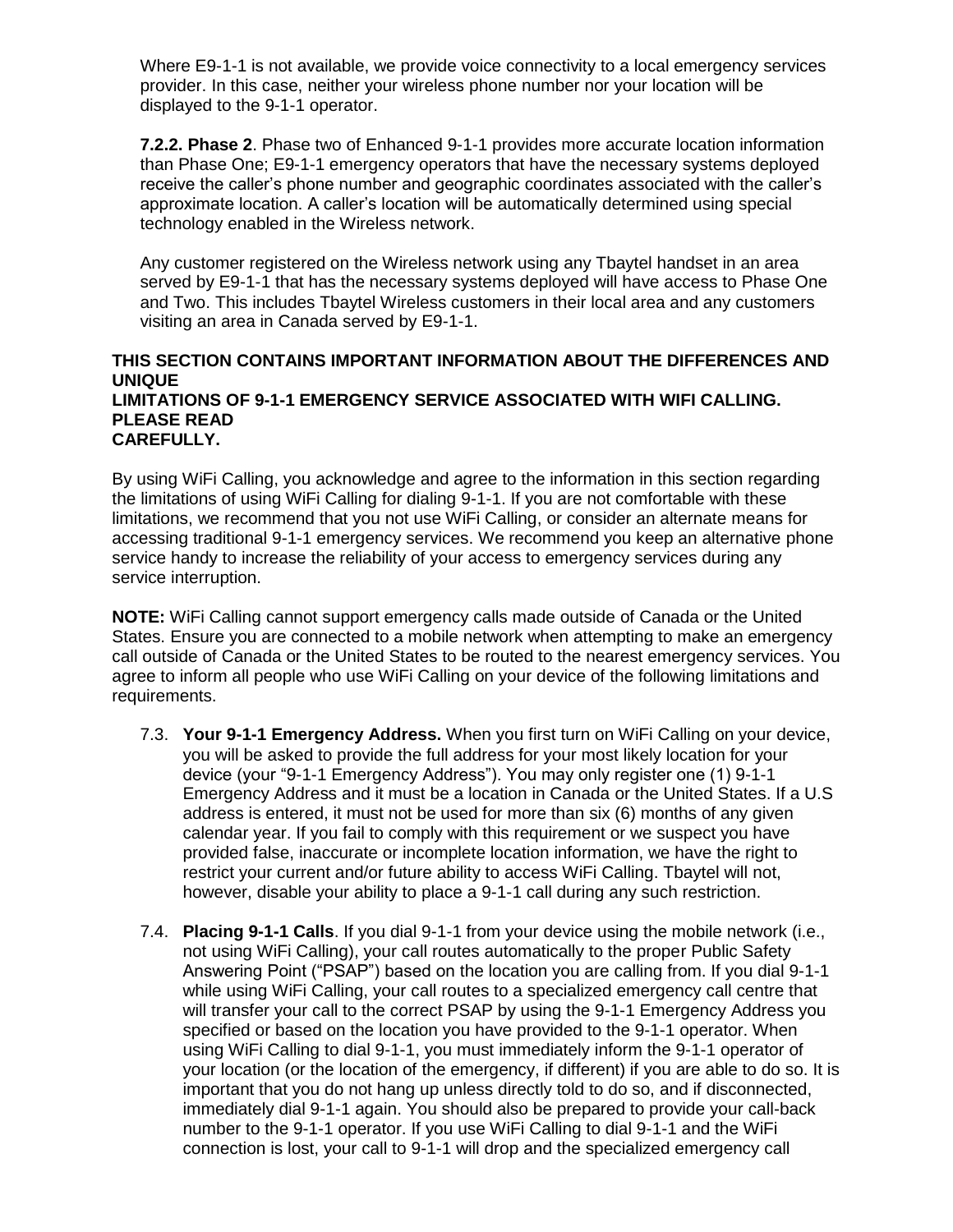centre and/or PSAP will not have any method of re-connecting with you. If this occurs, dial 9-1-1 again. If you disable your cellular radio on your mobile device, you may be prompted to enable the cellular signal to complete the 9-1-1 call. The option to enable your cellular radio to complete a 9-1-1 call as a wireless E9-1-1 call should always be selected.

- 7.5. **Accuracy of 9-1-1 Information.** You agree to provide true, accurate, current and complete 9-1-1 Emergency Address and other information to Tbaytel, and are responsible for maintaining and updating the 9-1-1 Emergency Address associated with your device. If you do not update your 9-1-1 Emergency Address and do not correctly identify the location of the emergency, 9-1-1 calls made using WiFi Calling will be routed based on your previously provided 9-1-1 Emergency Address and therefore may be routed to the incorrect PSAP for the emergency location. If you are unable to speak, the dispatcher may not be able to locate you if you have failed to update your 9-1-1 Emergency Address. You may update your 9-1-1 Emergency Address in the settings section of your device. During certain periods, updates to your 9-1-1 Emergency Address may not be reflected instantly (e.g., during IT maintenance periods). When you register or update your 9-1-1 Emergency Address, it will be validated for accuracy through a Canada Post and PSAP validation service. If the validation service is not able to recognize the proposed 9-1-1 Emergency Address you provided, you will be provided with a recommendation for correction of the 9-1-1 Emergency Address. If you choose to override the recommendation, your 9-1-1 Emergency Address will be manually updated the next business day. Therefore, in the event of an emergency, you may not have a 9-1-1 Emergency Address in the database until the end of the next business day. It is strongly encouraged that you always have an alternate means of accessing 9-1-1.
- 7.6. **Connection Time and Technical Difficulties.** For technical reasons, your 9-1-1 call may produce a busy signal or take longer to answer as compared to traditional 9-1-1 calls. The 9-1-1 service will not function if the internet access point and underlying WiFi network is not configured correctly, does not have the bandwidth to carry a call, or if the WiFi Calling feature is not functioning for any reason, including but not limited to, power outage, WiFi or broadband service outage or suspension, network or internet congestion or disconnection, mobile network outage or service disconnection due to billing issues or breach of your Agreement.
- 7.7. **Features Not Available for 9-1-1 WiFi Calling.** The following features will not be available for 9-1-1 WiFi Calling: Call Transfer (you cannot transfer a 9-1-1 call or transfer another call to 9-1-1); Conference Call (a 9-1-1 call cannot be included in a conference call); and Call Forwarding (you cannot forward calls to 9- 1-1). In addition, you will not be able to put a 9-1-1 call on hold. T9-1-1 Service is not available for 9-1-1 WiFi Calling (you cannot communicate with 9-1-1 operators via text message for deaf, hard of hearing or speech impaired users).
- 1.1. **Limitation of Liability**. Tbaytel and its service providers disclaim all responsibility for the conduct of PSAPs, all other third parties involved in the provision of emergency response services and any technical difficulties associated with the functioning of the 9-1-1 service. Tbaytel and its service providers do not have any control over PSAPs and are therefore not responsible for whether they answer 9-1-1 calls made using WiFi Calling, how they answer these calls, or how they handle these calls. Tbaytel and its service providers rely on third parties to assist in the provision of 9-1-1 services, and disclaim any and all liability for acts or omissions by third parties in the provision of 9- 1-1 services. Neither Tbaytel nor its service providers, officers or employees may be held liable for any claim, damage, or loss (including, without limitation, legal fees) by, or on behalf of, you or any third-party user of Tbaytel's 9-1-1 dialing capability.